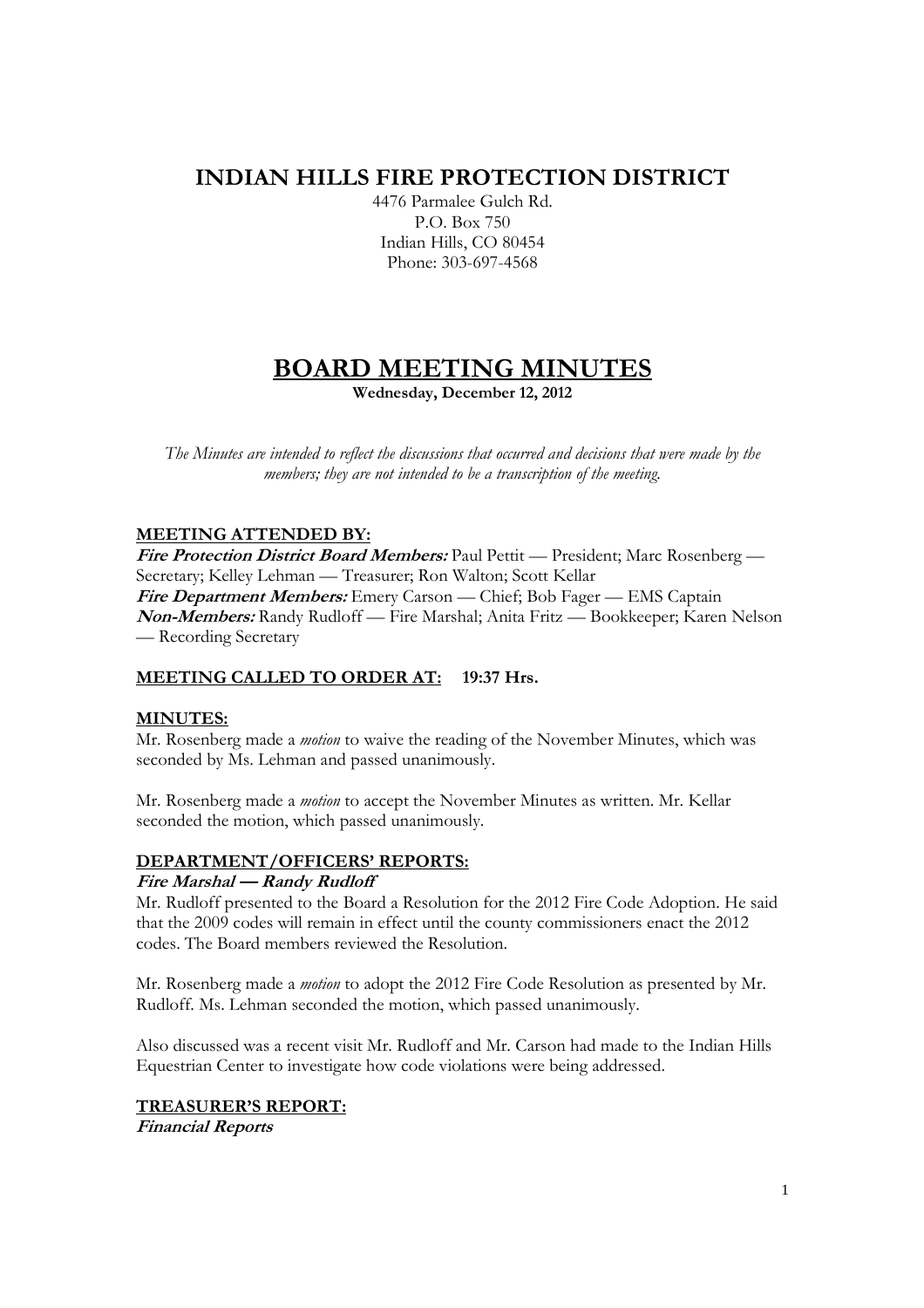Discussion began with Checks. It was noted that check #11945 to FPPA should say "SMF *2012"* in the memo section rather than 2010.

Mr. Rosenberg made a *motion* to approve checks #11941-11955, plus automatic payments, credit card expenses, and bank fees. Mr. Kellar seconded the motion, which passed unanimously.

#### **2013 Budget**

Ms. Fritz passed out copies of the final 2013 budget. She noted that the final figure for the Property Tax Income account (#4000) had lost about \$1,000 and had ended up at \$247,761.31.

Mr. Pettit next read the Budget Message and the Resolution to Adopt Budget (12/12-1).

Mr. Pettit made a *motion* to adopt the Resolution to Adopt Budget. Mr. Rosenberg seconded the motion, which passed unanimously.

Mr. Pettit next read the Resolution to Set Mill Levies (12/12-2).

Mr. Pettit made a *motion* to adopt the Resolution to Set Mill Levies. Mr. Rosenberg seconded the motion, which passed unanimously.

Mr. Pettit next read the Resolution to Appropriate Sums of Money (12/12-3).

Mr. Pettit made a *motion* to adopt the Resolution to Appropriate Sums of Money. Mr. Rosenberg seconded the motion, which passed unanimously.

Mr. Pettit next read the Letter of Budget Transmittal. Both he and Mr. Rosenberg signed the letter. Also reviewed was the Certification of Tex Levies for Non-School Governments, which was signed by Ms. Fritz.

#### **DEPARTMENT/OFFICERS' REPORTS:**

#### **Chief's Report — Emery Carson**

A report was distributed and various items were discussed. Mr. Carson began by stating that the Department is looking at running weekday calls with Inter-Canyon beginning January 1. He also mentioned that he and Mr. Rosenberg had a meeting scheduled with members of Messiah Mountain to discuss the possible donation of property for a second station.

The District's community Fire Wise meeting has been scheduled for January 14, Mr. Carson announced. He stated that Mr. Gilbert would be heading up the effort with the goal of getting residents to volunteer to lead the fire mitigation effort from each of the District's six filings. A meeting had also been scheduled for later in the week with Ms. Nemer to discuss the Employee Handbook, Mr. Carson stated. He also noted that he is working with Ms. Nemer to complete the contract with Fire Trucks Plus.

Mr. Carson concluded his report by summarizing the calls for the month to date, which total seven. He said that the District is at 126 calls for the year so far.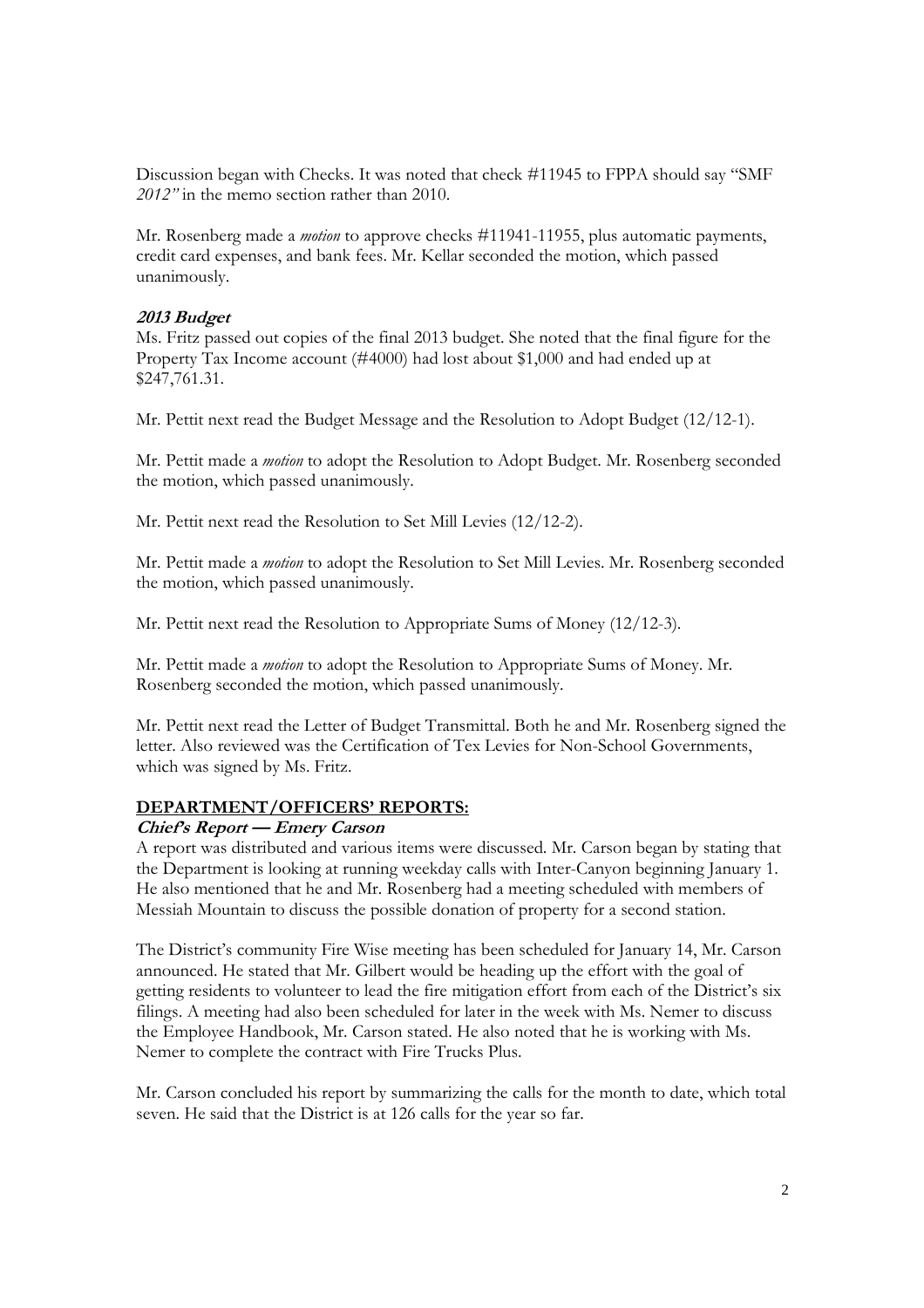#### **Assistant Chief — Marc Rosenberg**

Mr. Rosenberg shared that bunker gear would be purchased for Mr. Fassula before year's end. Ms. Fritz requested that the invoice be dated 2012.

#### **Fire Captain — Scott Case**

Not present; no report submitted.

#### **Rescue Captain — Bob Fager**

Mr. Fager explained that he was working with Image Trend to set up the new software. Brief discussion followed about the transition from Emergency Reporting to Image Trend.

#### **OLD BUSINESS:**

#### **Communications System**

Mr. Pettit presented Board members with handouts including the original proposal from Grazi, a block diagram of the project, a current quote from Grazi to finish the project, and a scope of work document. Discussion followed about the project and the warranty (one year) that should be procured on the workmanship. Mr. Carson said that a maintenance contract would be forthcoming. Board members seemed satisfied with the documentation that Mr. Pettit presented.

Conversation also occurred about the frequencies, which have been procured. Mr. Pettit pointed out that backups were needed to address the upcoming low-band deadline. Also discussed were the potential need for a link transmitter for backup dispatch with Evergreen and a fence and cooling system for the Mt. Lindo site.

Mr. Walton made a *motion* to have Grazi Communications build out the first phase of the Smokey Hill site. Mr. Rosenberg seconded the motion, which passed unanimously.

Mr. Kellar expressed that a drive test would need to be performed with the handhelds. It was agreed that Mr. Carson could coordinate the testing with Mr. Grazi. The radio reprogramming would also be done by Mr. Grazi, explained Mr. Pettit.

#### **Building Committee**

Mr. Kellar stated that he had been talking to architects regarding costs for the new station. Estimates were coming in at approximately \$750,000. He noted that future discussion would need to occur to address how to pay for the project. An RFP needed to be developed for the design work, with Ms. Nemer to review, he added.

Discussion turned to the process on moving forward with the Noble property. It was agreed that a property survey needed to be performed, the Noble leach field needed to be moved, the property needed to be subdivided, and the Noble house and associated property needed to be sold.

Mr. Walton made a *motion* to hire a contractor to survey the District property and make the appropriate lot line adjustments, with a cost not to exceed \$2,000. Mr. Kellar seconded the motion, which passed unanimously.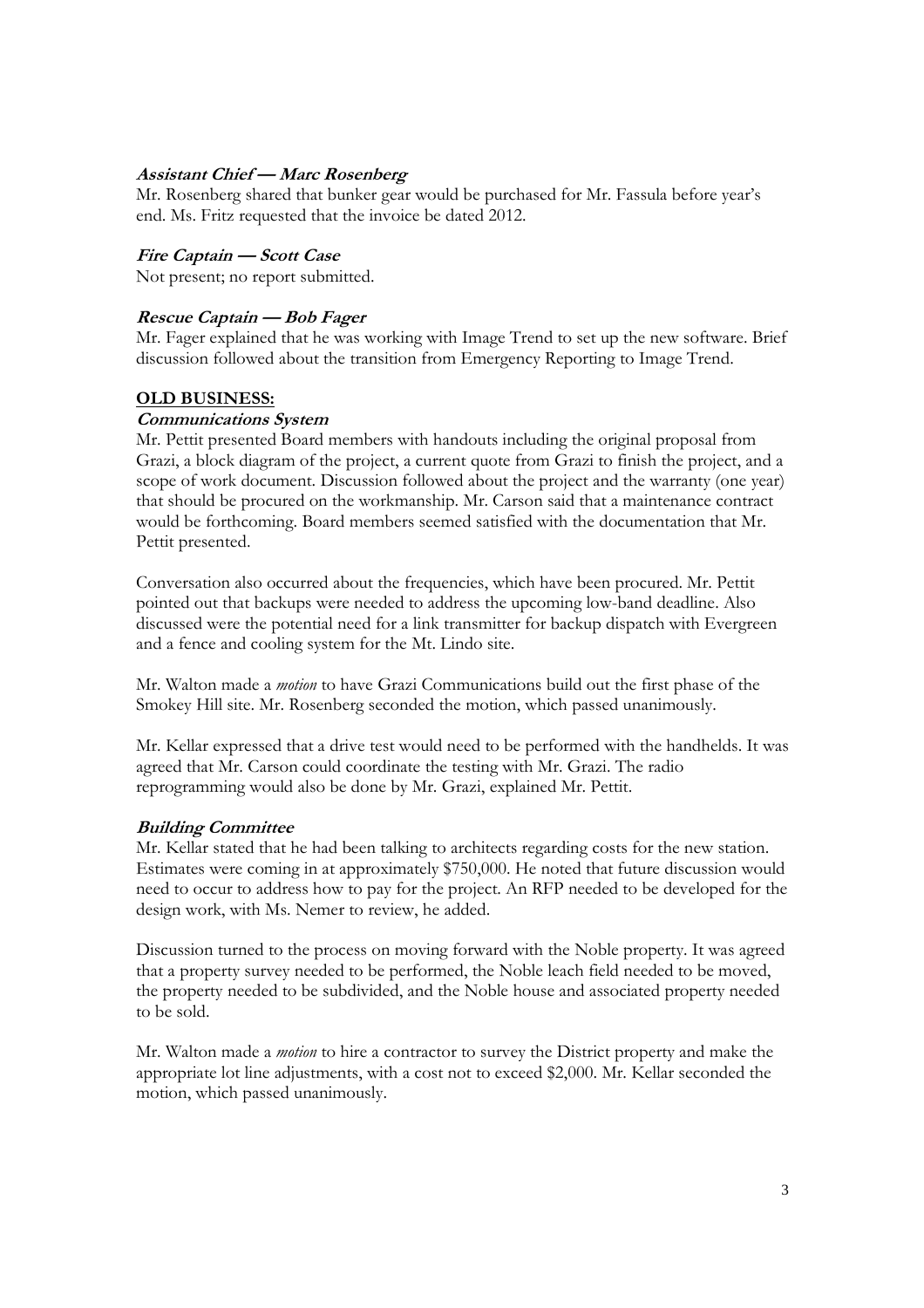Mr. Walton made a *motion* to hire Mr. Barta as the system design engineer for the Noble property septic/leach field project, with a cost not to exceed \$2,000. Mr. Rosenberg seconded the motion, which passed unanimously.

It was agreed that three bids would eventually be obtained and brought to the Board for the leach field work.

#### **Tanker Status**

Mr. Carson shared details of the contract that would be presented to Mr. Batista regarding completion of the tanker. Mr. Carson said that after Ms. Nemer's review, he would send the contract to Mr. Batista for his signature.

#### **MEETING ADJOURNED AT: 21:37**

There being no more business to discuss, Mr. Rosenberg made a *motion* to adjourn the meeting, which was seconded by Mr. Walton and passed unanimously.

*President:* 

*Secretary:* 

#### **MOTIONS MADE AND PASSED:**

- To waive the reading of the November Minutes. *Motion made by Mr. Rosenberg; seconded by Ms. Lehman; unanimous.*
- To accept the November Minutes as written. *Motion made by Mr. Rosenberg; seconded by Mr. Kellar; unanimous.*
- To adopt the 2012 Fire Code Resolution as presented by Mr. Rudloff. *Motion made by Mr. Rosenberg; seconded by Ms. Lehman; unanimous.*
- To approve checks #11941-11955, plus automatic payments, credit card expenses, and bank fees. *Motion made by Mr. Rosenberg; seconded by Mr. Kellar; unanimous.*
- To adopt the Resolution to Adopt Budget. *Motion made by Mr. Pettit; seconded by Mr. Rosenberg; unanimous.*
- To adopt the Resolution to Set Mill Levies. *Motion made by Mr. Pettit; seconded by Mr. Rosenberg; unanimous.*
- To adopt the Resolution to Appropriate Sums of Money *Motion made by Mr. Pettit; seconded by Mr. Rosenberg; unanimous.*
- To have Grazi Communications build out the first phase of the Smokey Hill site. *Motion made by Mr. Walton; seconded by Mr. Rosenberg; unanimous.*
- To hire a contractor to survey the District property and make the appropriate lot line adjustments, with a cost not to exceed \$2,000. *Motion made by Mr. Walton; seconded by Mr. Kellar; unanimous.*
- To hire Mr. Barta as the system design engineer for the Noble property septic/leach field project, with a cost not to exceed \$2,000. *Motion made by Mr. Walton; seconded by Mr. Rosenberg; unanimous.*